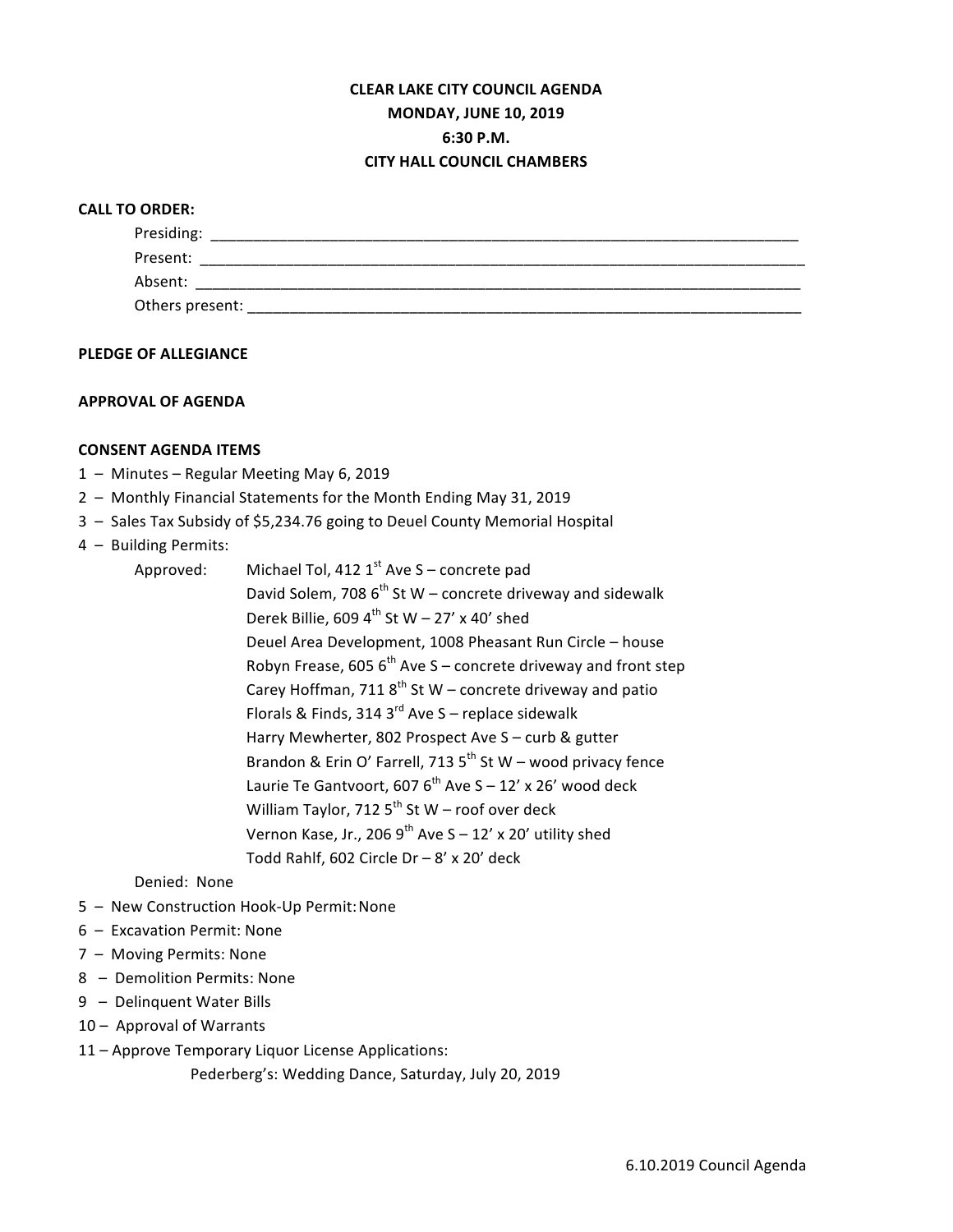#### **PUBLIC VOICE**

\* Maximum 5 minutes per person, not to exceed 10 minutes per subject

\* No action may be taken

#### **OLD BUSINESS**

Second Reading of Ordinance No. 573, an Ordinance Amending Ordinance No. 500, Regarding Permitted Uses in C-2 Highway Commercial District

# **APPOINTMENTS**

Convene Jointly as the City Council and Planning Commission 6:35 p.m. - Public Hearing to Recommend Ordinance No. 574 Recommendation of the Planning Commission on Ordinance No. 574 First Reading of Ordinance No. 574, an Ordinance Amending Ordinance No. 500, Regarding Amending Section 1.03.01 to Re-Classify a Property Adjourn as Planning Commission and reconvene as Regular Council Convene as Board of Adjustment Dave Bartling, Public Hearing for Variance for Building Size Adjourn as Board of Adjustment and reconvene as Regular Council 6:40 p.m. - Banner Engineering, Community Access Grant 6:45 p.m. - DADi - Update on Home and Building Permit Fee 6:50 p.m. – Cory Borg – Rodeo and Law Enforcement Contract

#### **OTHER BUSINESS BEFORE THE COUNCIL**

Building Permit - Dave Bartling, 402  $5^{th}$  St E - Private Storage Building Swimming Pool Employees Summer Rec Employees Road Closure Between Pederberg's and Lewis – afternoon of Saturday, June 29th Hiking Trail Signs for Ulven Park Nature Area Dog Waste Stations for City Park and Ulven Park Community Access Grant Agreement, Authorize Mayor to Sign Water Tower Painting - Extended Hours Patti Ruby - Library Report Library Board Rubble Site Hours 2019 Elected Officials Workshop MAP Board & Council Training Community Center Rent for Auction Sale

# **COMMITTEE REPORTS - REPORTS OF CITY OFFICERS**

City Superintendent City Attorney City Finance Officer Mayor & City Council Members